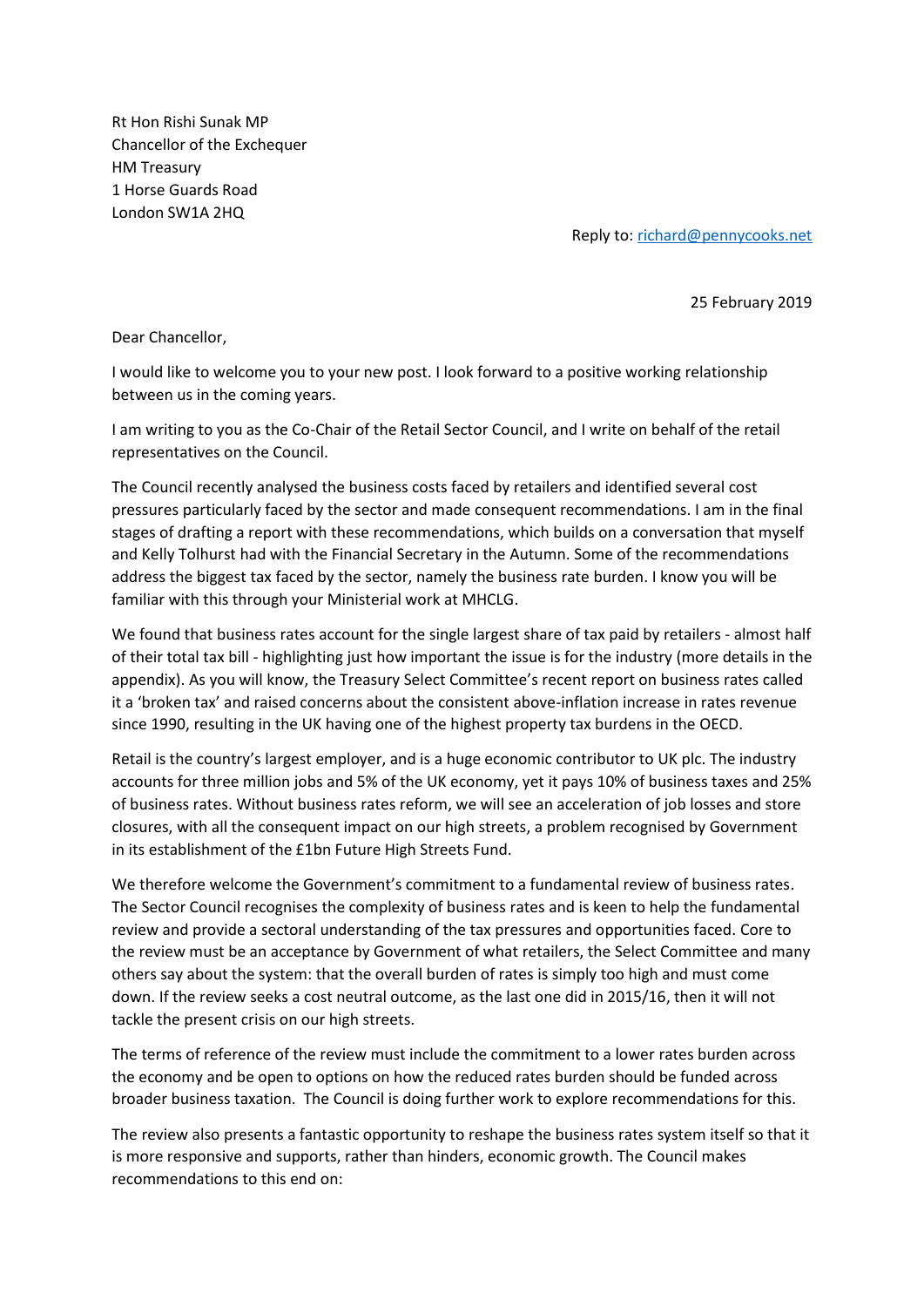- Removing the fixed income requirement from the business rates system;
- Scrapping downwards transition and centrally funding upwards transitional relief; and
- Supporting transparency in property costs.

More details of these can be found in the appendix to this letter.

I would particularly draw your attention to the proposal on making the property market more transparent. The domestic property market has a high degree of transparency with actual prices paid being publicly available. However, the commercial property market does not mirror this – whilst some lease and purchase data is available from the Land Registry, the lack of full transparency both hinders the smooth operating of the market by reducing the supply of information to landlords and tenants. It also hinders the ability of the Valuation Office Agency to produce accurate valuations of commercial properties, resulting in more appeals, adding to the overall administrative burden of the system for ratepayers.

We believe that, if implemented, these changes would:

- Provide a huge boost to business generally, and retailers particularly, by lowering their cost of doing business, enabling them to spend more on investing in their staff, stores, and communities;
- Enable the business rates system to be more responsive to economic conditions, so that it can act more as an automatic stabiliser and less as an economic drag, as it does currently;
- Support high streets and town centres in parts of England, particularly in regions in need of 'levelling up' with the rest of the UK;
- Greatly improve the accuracy of valuations, reducing the need for costly and burdensome appeals.

I hope that you will consider these recommendations carefully, and will look to incorporate them, or at least their underlying principles, into the remit of the forthcoming business rates review.

I look forward to your reply.

Yours sincerely

Richard Pennycook, Co-Chair, Retail Sector Council on behalf of retail representatives of the Council

cc. Retail Sector Council members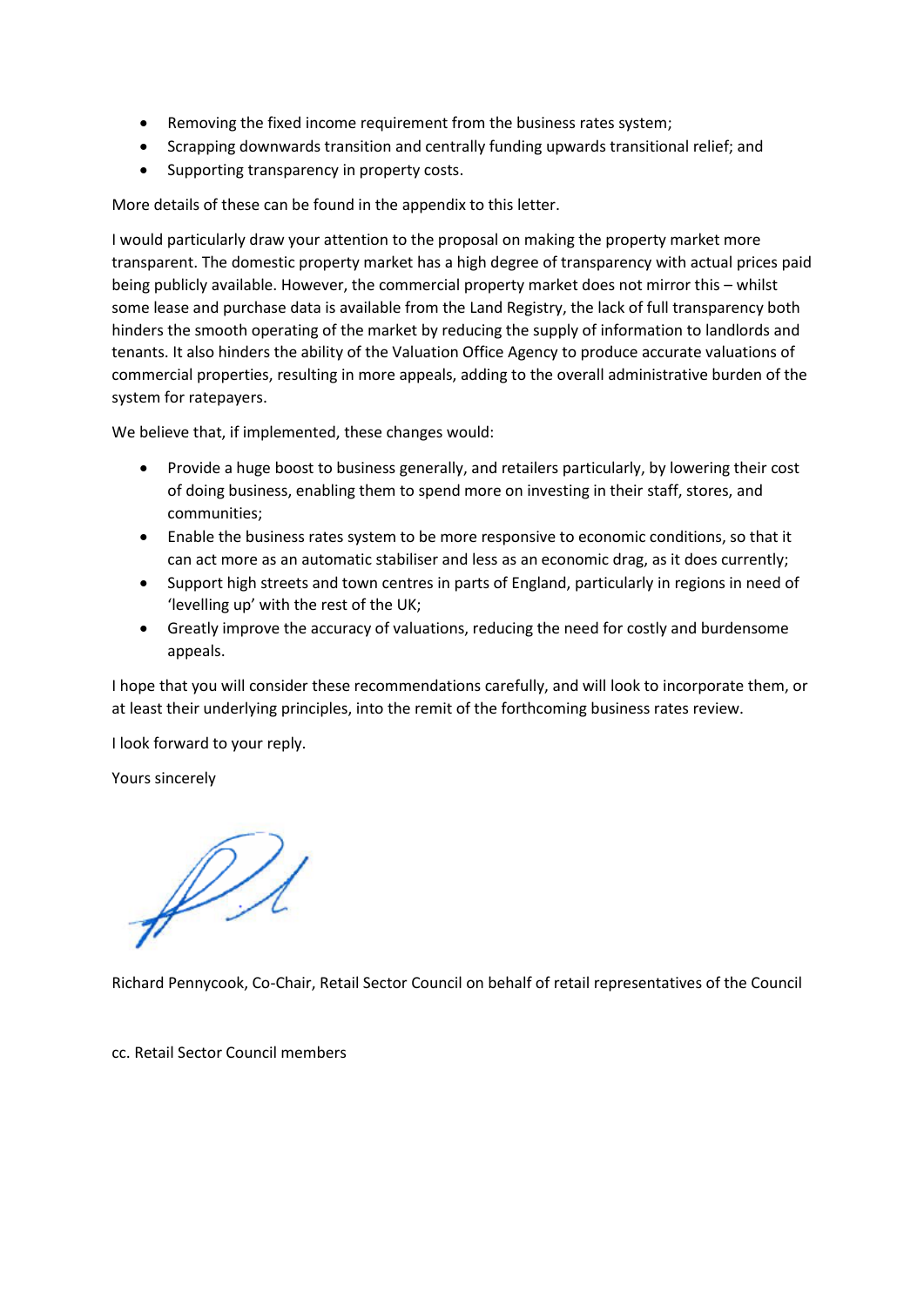## **Appendix**

The Retail Sector Council recently undertook research into business costs facing the retail sector. The research found that:

- Profit margins have shrunk over time for retail from 4% in 2013 to 2.5% in 2019;
- Business rates accounted for 44% of total tax costs between 2016-2018, compared to 12.5% for Corporation Tax;
- In 2017/18 the retailers analysed paid more in tax than they made in net operating profit (£4.2bn vs £3.5bn);
- Between 2016-18, the retailers analysed paid 106% of their total net operating profit (ie before Corporation Tax) in tax. Once Corporation Tax is included, this figure is even higher;
- Rises in business rates and other costs (e.g. payroll costs and the Apprenticeship Levy) more than outweighed the value of the reduction in Corporation Tax from 20% to 19% in that time.

Retail representatives on the Council have agreed a number of the recommendations following from its research and would like to see them, or the principles underlying them, incorporated into the business rates review terms of reference, in addition to the core principle of seeking to reduce the overall burden of business rates.

The Council believes that these recommendations are key to ensuring that the review is genuinely fundamental and allows positive changes to result from it that improve the functioning of the business rates system, and the property market more generally, which in turn will support higher economic growth.

Note that, while these recommendations are focused on the rates system in England, the underlying principles would be of value across the UK.

The recommendations are:

- 1. Remove the fixed income requirement from the business rates system the terms of reference for forthcoming review should allow it to result in a business rates system that does not have to raise a fixed sum each year (allowing for inflation and appeals). This requirement is unique of all taxes, and, because it requires an element of 'reverse engineering' in the design of rates, is economically inefficient, as the multiplier is designed to raise a particular sum, rather than be set at an optimal rate. This would also mean that any falls in total revenue resulting from a change in the design of the business rates system could be mitigated by other revenue sources, for example any of the other main business taxes. The review should be open to this possibility – without prejudging the outcome - in order to ensure that it is genuinely fundamental.
- 2. Abolish/centrally fund downwards phasing of transitional relief partly as a result of 1), the business rates system requires any relief for ratepayers facing sudden increases in rates following revaluations to be funded by ratepayers whose liability should be lower. This results in rates for retailers that can be in excess of 200% of rents in parts of England, particularly the North West and Yorkshire & Humber. Upwards transitional relief should be maintained, but the cost of this should be met through general taxation, as the current retail relief and other reliefs are.
- 3. Transparency in property costs part of the problem with the business rates system is the quality of valuations made by the Valuation Office Agency, and the consequent difficulty for